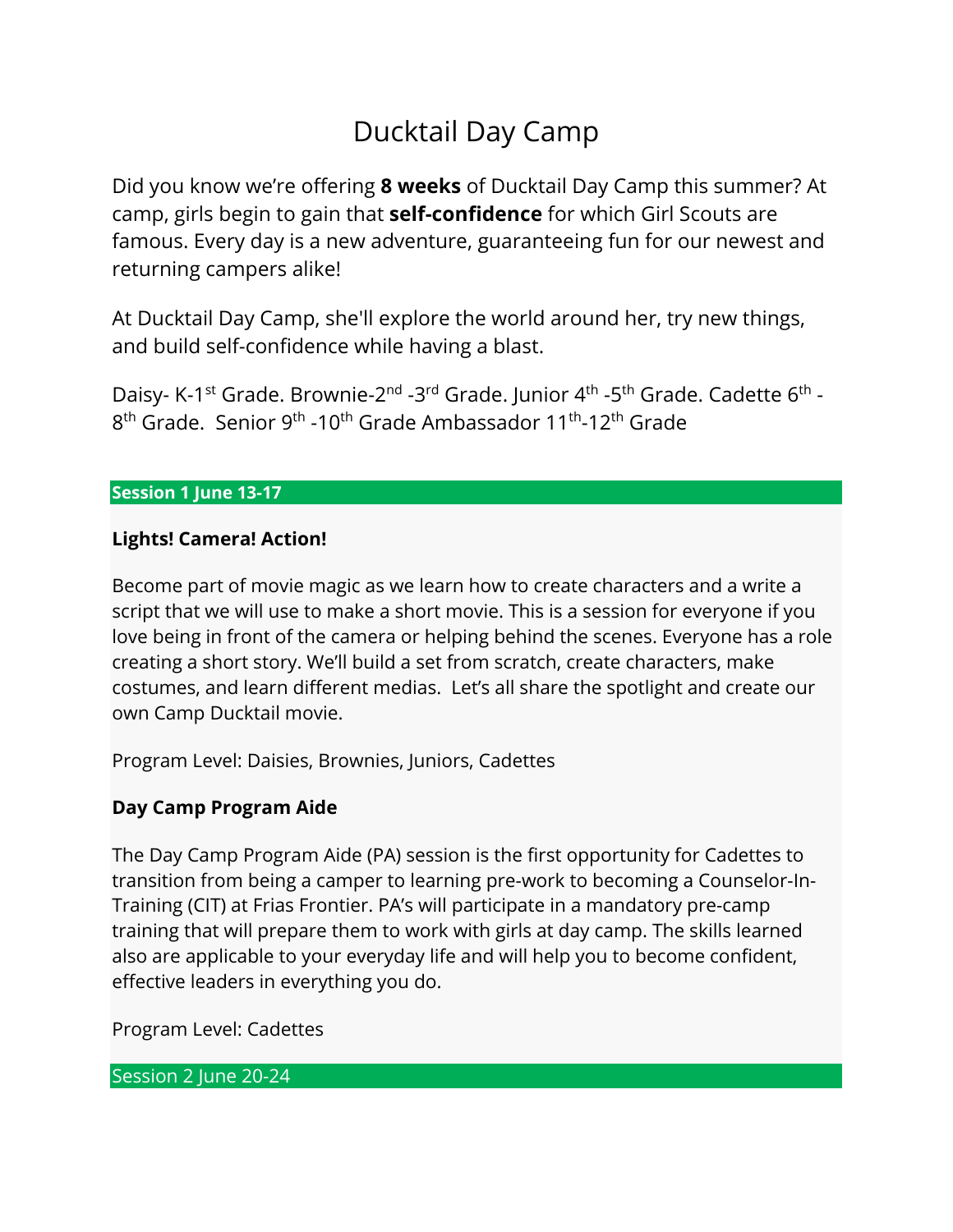## **Adventure Awaits!**

This week your we'll learn how to stay fit, eat healthy and have fun just like some of the famous Las Vegas chefs. You'll learn how to create several tasty and healthy snacks while learning some new techniques in the kitchen. Throughout the week you'll participate in several cooking challenges including using the mystery ingredient of the day to make several dishes in different tasty ways.

Program Level: Daisies, Brownies, Juniors, Cadettes

# **Day Camp Program Aide**

The Day Camp Program Aide (PA) session is the first opportunity for Cadettes to transition from being a camper to learning pre-work to becoming a Counselor-In-Training (CIT) at Frias Frontier. PA's will participate in a mandatory pre-camp training that will prepare them to work with girls at day camp. The skills learned also are applicable to your everyday life and will help you to become confident, effective leaders in everything you do.

Program Level: Cadettes

## Session 3 June 27-July 1

## **Storytellers and Writers Unite!**

We all have a favorite funny story we love to tell our friends or family when we get together. What makes the story so special? This week we will spend time with an award-winning children's author and learn how to take an idea and write a short story to share with your family at home. You will learn the basics of writing a book, writing a script for a movie or play, and even have a chance to write your family story.

**Program Level:** Daisies, Brownies, Juniors, Cadettes

## **Day Camp Program Aide**

The Day Camp Program Aide (PA) session is the first opportunity for Cadettes to transition from being a camper to learning pre-work to becoming a Counselor-In-Training (CIT) at Frias Frontier. PA's will participate in a mandatory pre-camp training that will prepare them to work with girls at day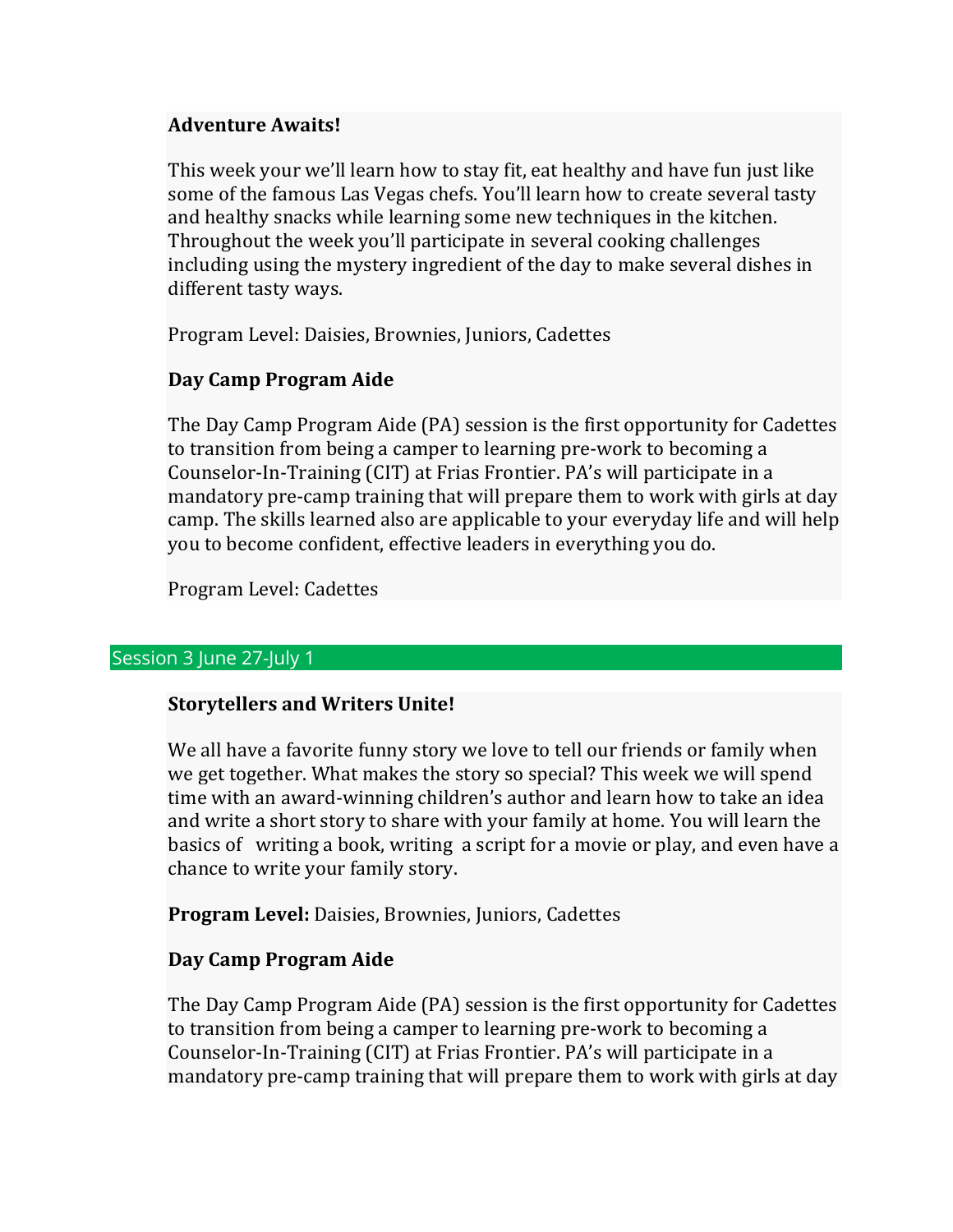camp. The skills learned also are applicable to your everyday life and will help you to become confident, effective leaders in everything you do.

Program Level: Cadettes

#### Session 4 July 5-8

### **Camp Invention**

Camp Invention provides an opportunity to engage in more teamwork, out-ofthe-box thinking, and physical fun through energetic and enriching activities. This week you will design your own inventions using chemistry, art medium and robotic designs. What can you make that will help improve something in your everyday life? We can't wait to see your invention and try it out!

**Program Level:** Daisies, Brownies, Juniors, Cadettes

## **Day Camp Program Aide**

The Day Camp Program Aide (PA) session is the first opportunity for Cadettes to transition from being a camper to learning pre-work to becoming a Counselor-In-Training (CIT) at Frias Frontier. PA's will participate in a mandatory pre-camp training that will prepare them to work with girls at day camp. The skills learned also are applicable to your everyday life and will help you to become confident, effective leaders in everything you do.

Program Level: Cadettes

### Session 5 July 11-15

### **Entertainment Tonight!**

Have you thought about what it would be like to be an actor, musician, or artist? This week you will be learning the basics of dancing, singing, playing an instrument, and drawing illustrations. Come be a part of the Camp Ducktail troupe of entertainers.

**Program Level:** Daisies, Brownies, Juniors, Cadettes

## **Day Camp Program Aide**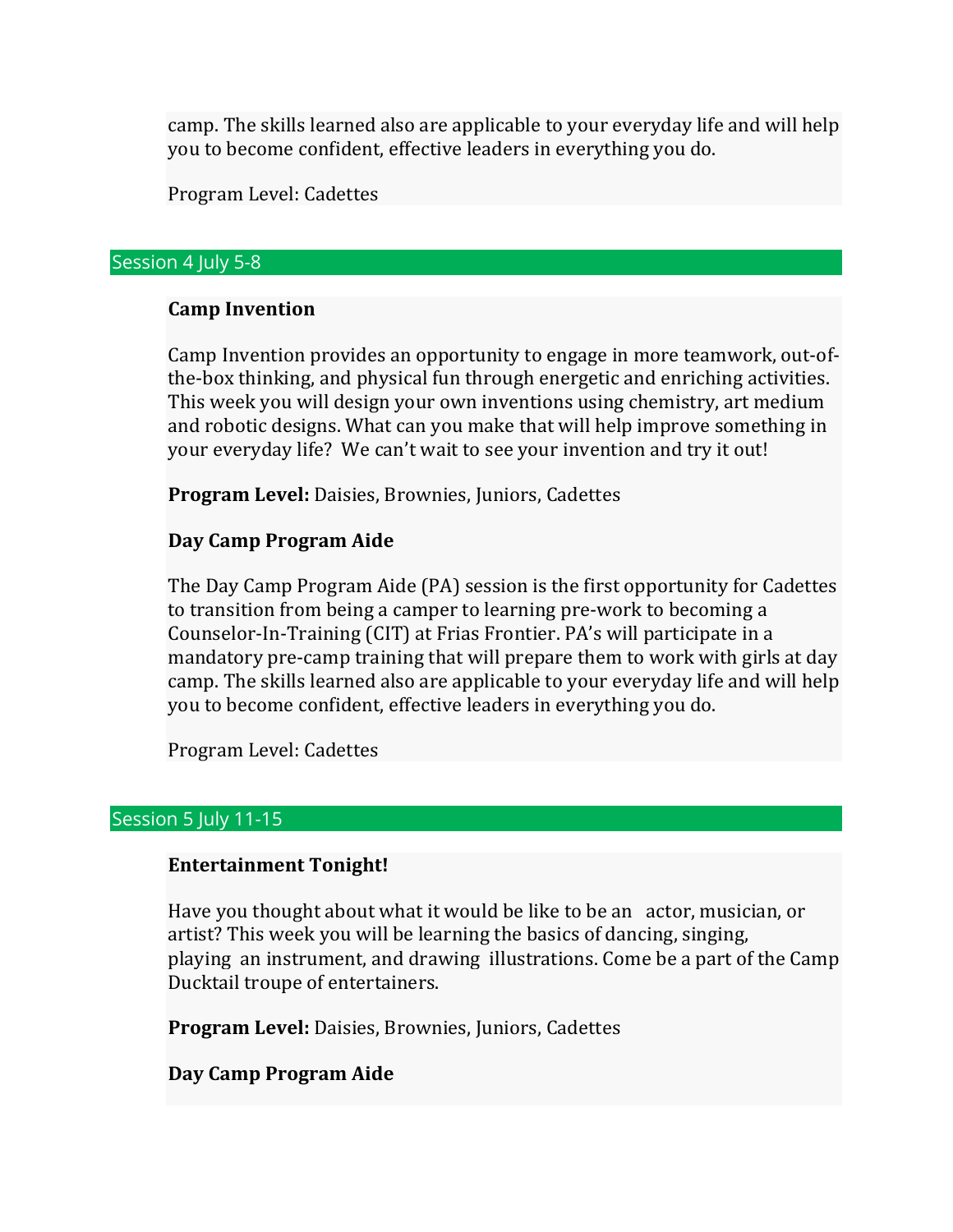The Day Camp Program Aide (PA) session is the first opportunity for Cadettes to transition from being a camper to learning pre-work to becoming a Counselor-In-Training (CIT) at Frias Frontier. PA's will participate in a mandatory pre-camp training that will prepare them to work with girls at day camp. The skills learned also are applicable to your everyday life and will help you to become confident, effective leaders in everything you do.

Program Level: Cadettes

#### Session 6 July 18-22

#### **Fun & Games**

Do you like the outdoors, the video game on your phone, or creating your own designs? This week you will learn the history of gamification, basic skills of game design, and creating an interactive environment for your players to enjoy. You may be on your way to creating a game that will be a future trend.

**Program Level:** Daisies, Brownies, Juniors, Cadettes

### **Day Camp Program Aide**

The Day Camp Program Aide (PA) session is the first opportunity for Cadettes to transition from being a camper to learning pre-work to becoming a Counselor-In-Training (CIT) at Frias Frontier. PA's will participate in a mandatory pre-camp training that will prepare them to work with girls at day camp. The skills learned also are applicable to your everyday life and will help you to become confident, effective leaders in everything you do.

Program Level: Cadettes

## Session 7 July 25-29

### **Artist Paradise**

Living in Southern Nevada artist are inspired by the natural beauty of the desert, our magnificent sunrises and sunsets, unique wildlife, and cultures of the various cities. This is a session that will allow your inner artist to be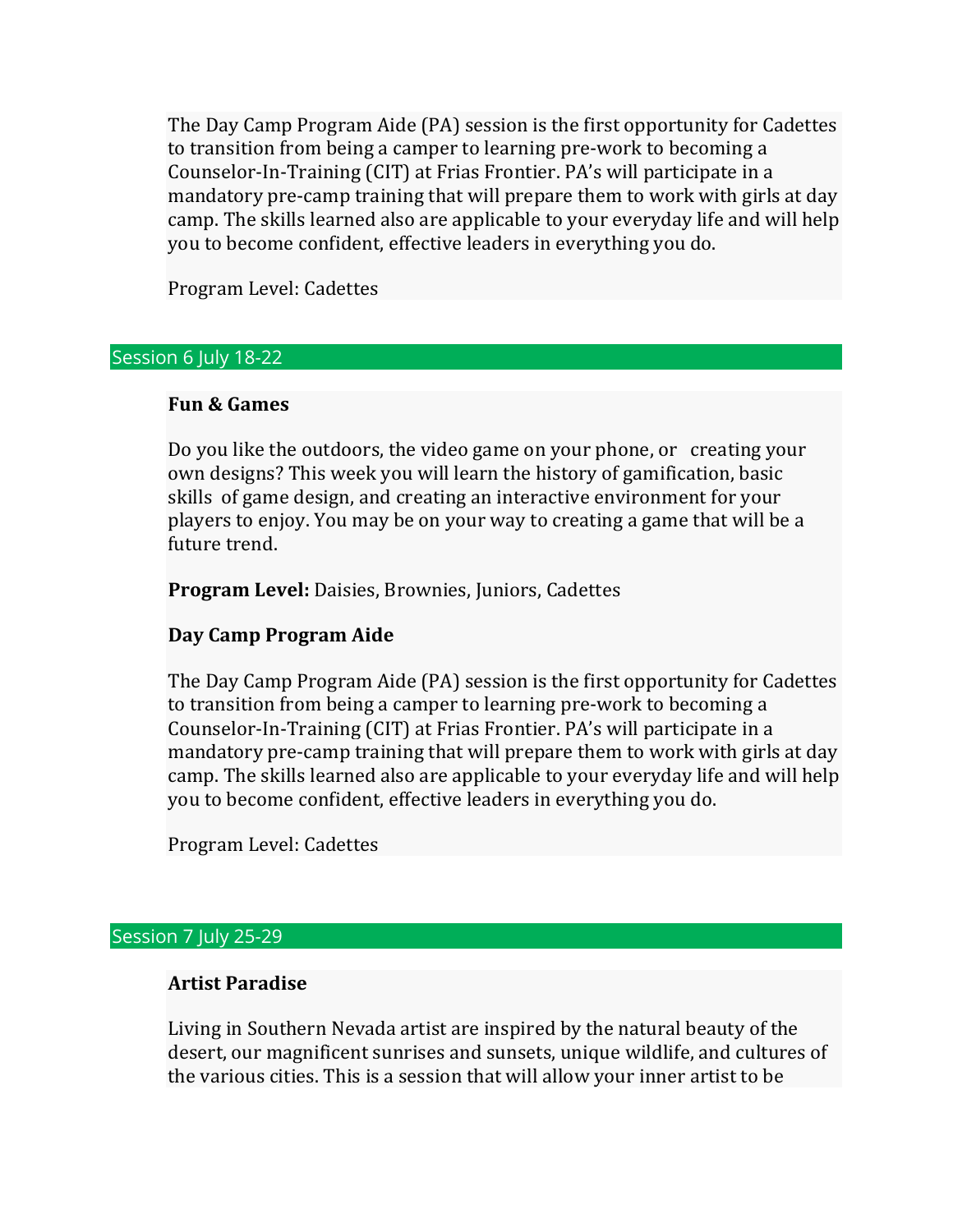inspired to create your own work of art. You'll use different mediums to create your own masterpieces to tell you stories through the art.

**Program Level:** Daisies, Brownies, Juniors, Cadettes

## **Day Camp Program Aide**

The Day Camp Program Aide (PA) session is the first opportunity for Cadettes to transition from being a camper to learning pre-work to becoming a Counselor-In-Training (CIT) at Frias Frontier. PA's will participate in a mandatory pre-camp training that will prepare them to work with girls at day camp. The skills learned also are applicable to your everyday life and will help you to become confident, effective leaders in everything you do.

Program Level: Cadettes

#### Session 8 August 1-5

## **Trip to Space**

Did you know that energy is all around you? Do you like the outdoors? You'll have the opportunity to learn about space exploration and celestial bodies that we see in the night sky. This week presenter has worked with NASA and will help you create your own space exploration model and design a space station community for your friends to live in outer space. We will also explore our own backyard to study the our microenvironments in our own backyard here on earth. Come explore with us!

**Program Level:** Daisies, Brownies, Juniors, Cadettes

## **Day Camp Program Aide**

The Day Camp Program Aide (PA) session is the first opportunity for Cadettes to transition from being a camper to learning pre-work to becoming a Counselor-In-Training (CIT) at Frias Frontier. PA's will participate in a mandatory pre-camp training that will prepare them to work with girls at day camp. The skills learned also are applicable to your everyday life and will help you to become confident, effective leaders in everything you do.

Program Level: Cadettes

### Camp Ducktail - Day Camp

• **Location:** 2941 Harris Ave, Las Vegas, NV 89101